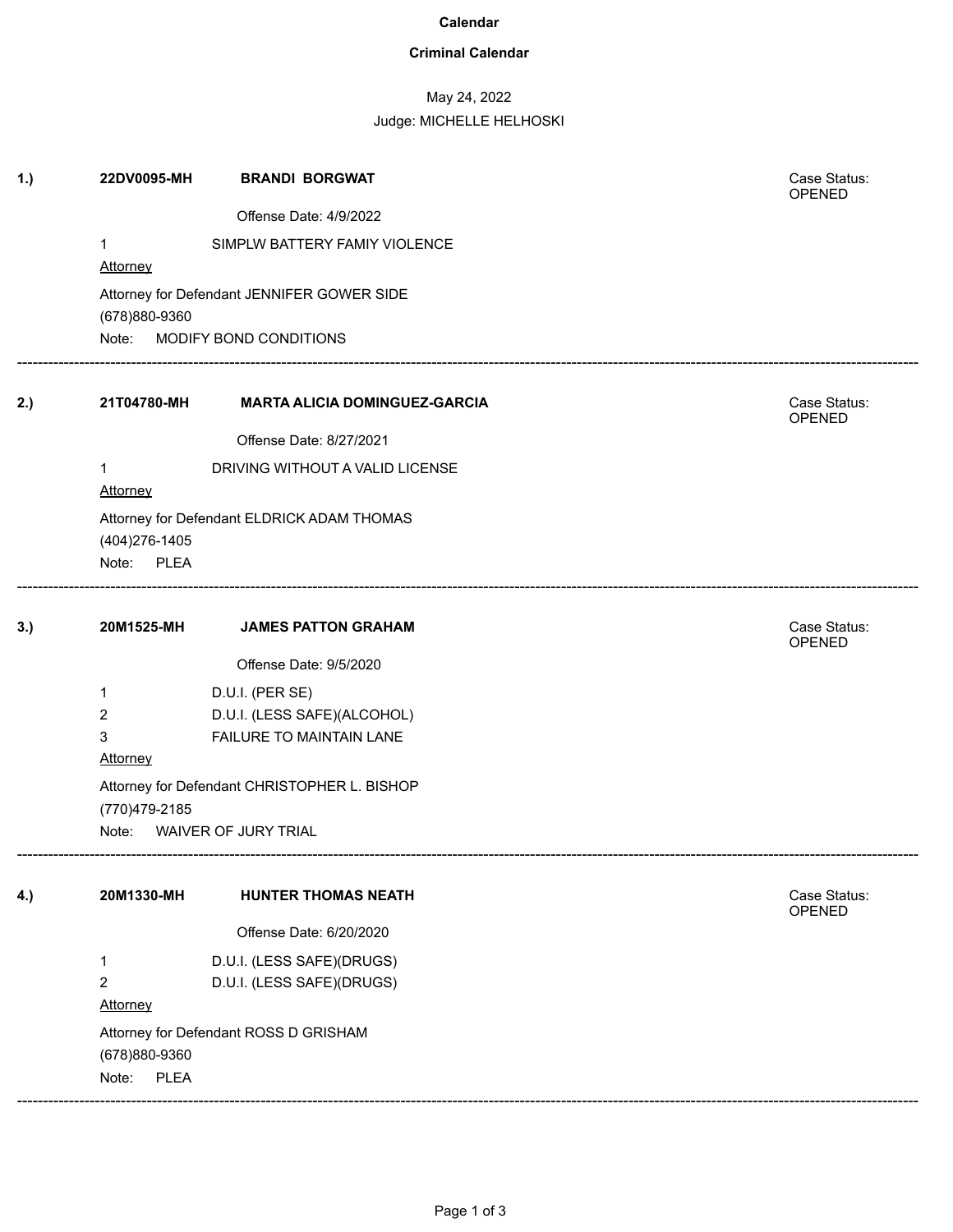#### **Calendar**

### **Criminal Calendar**

## May 24, 2022

### Judge: MICHELLE HELHOSKI

| 5. | 20M1051-MH                              | <b>JEFFREY EMORY PHILLIPS</b>                         | Case Status:<br><b>OPENED</b> |
|----|-----------------------------------------|-------------------------------------------------------|-------------------------------|
|    |                                         | Offense Date: 6/22/2020                               |                               |
|    |                                         | GIVING FALSE NAME, ADDRESS, BIRTHDATE TO LAW ENF. OFF |                               |
|    | 2                                       | GIVING FALSE NAME, ADDRESS, BIRTHDATE TO LAW ENF. OFF |                               |
|    | 3                                       | DRIVING WHILE LICENSE SUSPENDED                       |                               |
|    | 4                                       | <b>FOLLOWING TOO CLOSELY</b>                          |                               |
|    | Attorney                                |                                                       |                               |
|    | Attorney for Defendant WILLIAM H TURNER |                                                       |                               |
|    | (770) 775-2819                          |                                                       |                               |
|    | NON- JURY - STATUS/PLEA 9:30<br>Note:   |                                                       |                               |
|    |                                         |                                                       |                               |
|    |                                         |                                                       |                               |